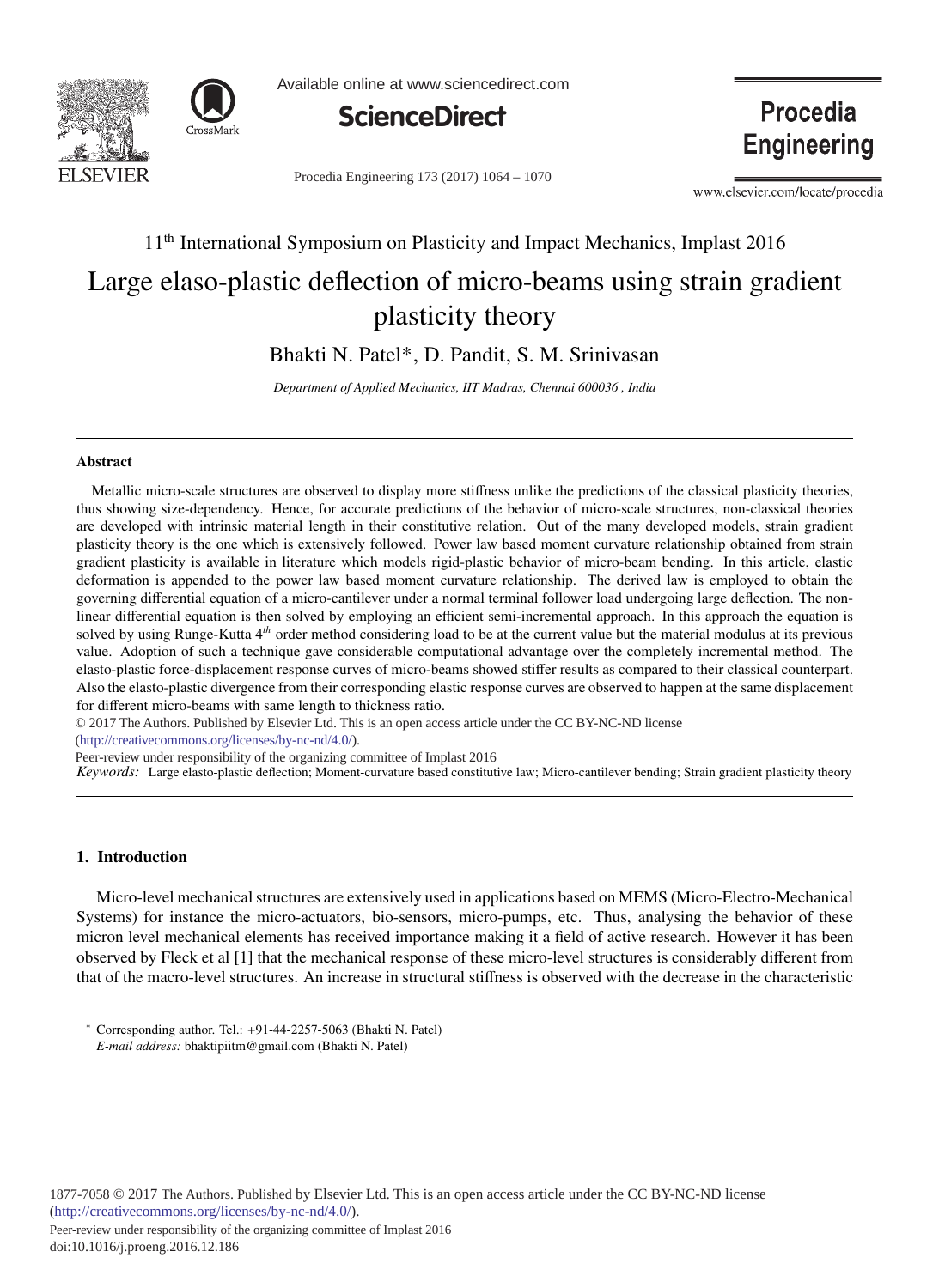

Fig. 1. Thin slender beam undergoing large elasto-plastic deflection

length. Also, the classical theories are incapable of capturing this size-effect which leads to the development of nonconventional size-dependent models. These models consists of material length-scale parameters in the constitutive equations. Fleck and Hutchinson [2], Gao et al [3], Fleck and Hutchinson [4], Hwang et al [5] proposed the strain gradient plasticity theories for predicting the size-dependent behavior. With the knowledge of the developed strain gradient theories, Stolken and Evans [6], Haque and Saif [7] presented micro-beam bending analysis. In addition to this, Wang et al [8], Chen and Wang [9] studied the micro-bend tests under small deformation by considering rigid-plastic material models i.e. the elastic deformations are ignored. Such an analysis is suitable when large plastic strains are involved. However, for structures with small plastic deformations and moderately large deflections, the contribution of elastic strain is considerable and thus its inclusion in the model becomes important.

In this article, a moment-curvature based constitutive model involving linear elastic behavior followed by power law hardening plastic deformation similar to Wang et al [8] is presented. Subsequently the model is employed to solve the large deflection bending of a micro-cantilever under a terminal follower load as described in section 2. The problem is solved by an efficient semi-incremental procedure instead of a full incremental approach as used in a similar problem as in Pandit and Srinivasan [10] and is explained in section 3. It is followed by section 4 where the deformation behavior of the micro-cantilever is presented. The paper is concluded in section 5.

## 2. Theoretical formulation

A thin slender prismatic beam with length, width and thickness along x, y and z-axis (right handed Cartesian coordinate) respectively, is considered. The beam is assumed to undergo plane-strain bending and large elasto-plastic deflection with small strain in the x-z plane. Euler-Bernoulli beam model is considered. A deformed beam at any pseudo time instant *t* is as shown in figure 1. The arc-length *s* is measured along the deformed neutral axis. The tangent at any *s* makes an angle of φ with the horizontal and the scalar curvature by considering sagging to be positive is given by:

$$
\kappa(s,t) = -\frac{\partial \phi(s,t)}{\partial s} \tag{1}
$$

The beam is assumed to follow the material model developed by Wang et al [8] which is in the form of momentcurvature relationship. However, the rigid-plastic material model is amended to take into account the elastic behavior of the material. Also for the smooth transition from elastic to plastic region, a linear variation for tangent modulus D of the moment-curvature relation is considered for curvature in the range of  $\kappa_{y0} \le \kappa \le \kappa_s$  where  $\kappa_s$  is assumed to be close to the initial yield curvature κ*y*0. Thus making the bending moment a quadratic function of curvature in that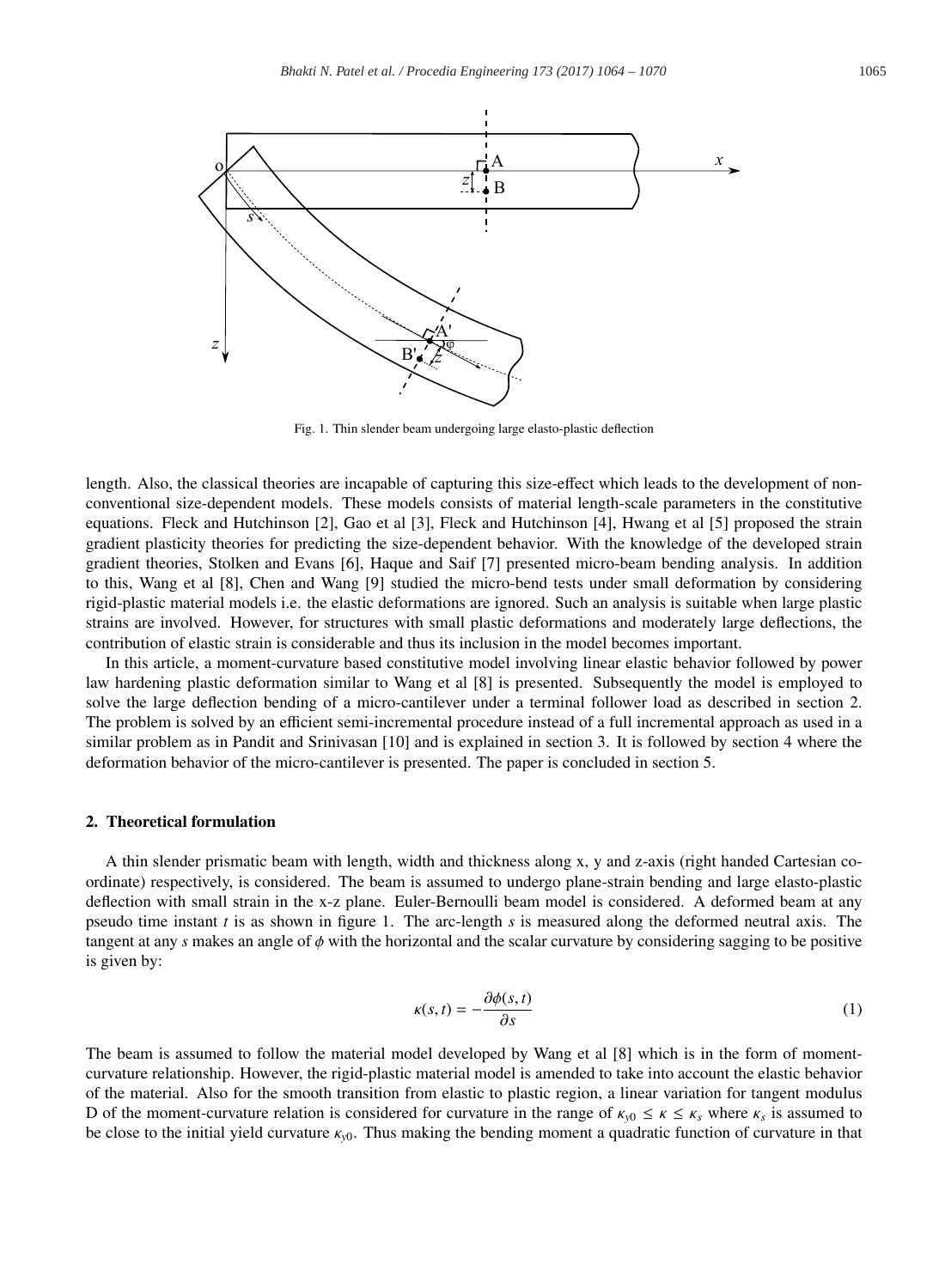range. The new developed elasto-plastic version of the moment-curvature relationship is as mentioned below:

$$
M = EI_1^c \kappa, \quad \kappa \le \kappa_{y0}
$$
  

$$
M = \left(\frac{EI_1^c - D_s}{\kappa_{y0} - \kappa_s}\right) \frac{(\kappa - \kappa_{y0})^2}{2} + EI_1^c \kappa, \quad \kappa_{y0} \le \kappa \le \kappa_s
$$
  

$$
M = \frac{\sigma_{y0}}{\epsilon_{y0}^{1/n}} I \kappa^{1/n}, \quad \kappa \ge \kappa_s
$$
 (2)

where *M* is the bending moment (per unit width of the beam),  $E$  is the elastic modulus,  $D_s$  is the slope of momentcurvature curve when curvature is  $\kappa_s$ ,  $\sigma_{v0}$  and  $\epsilon_{v0}$  are the initial tensile yield stress and strain respectively, *n* is the plastic work hardening exponent. Also *I* is the modified moment of inertia as defined below:

$$
I = \int_{-\frac{\pi}{2}}^{\frac{\pi}{2}} \left(\frac{4}{3}z^2 + \frac{2}{3}l^2\right)^{\frac{n+1}{2n}} dz
$$
 (3)

where H is the thickness of the beam and *l* is the material length scale parameter. The value of  $n = 1$  corresponds to an elastic behavior whereas  $n = \infty$  gives results for a perfectly plastic behavior. For elastic analysis, the modified moment of inertia *I* is denoted by  $I_1^c = \frac{H^3}{12} + l^2 H$ . While  $I_1 = \frac{H^3}{12}$  is obtained for elastic solid by neglecting the material length scale parameter.



Fig. 2. Normalised constitutive law for a rectangular beam cross-section

The moment-curvature relationship in eq. 2 is non-dimensionalised by using the following normalised quantities:  $M^* = \frac{M}{M_{y0}}$ ,  $\kappa^* = \frac{\kappa}{\kappa_{y0}}$  where the initial yield moment is  $M_{y0} = EI_1^c \kappa_{y0}$  and the initial yield curvature is  $\kappa_{y0} = \frac{2\epsilon_{y0}}{H}$ . Thus, the normalised moment-curvature relation is as written below:

$$
M^* = \kappa^*, \quad \kappa^* \le 1
$$
  

$$
M^* = \left(\frac{1 - D_s^*}{1 - \kappa_s^*}\right) \frac{(\kappa^* - 1)^2}{2} + \kappa^*, \quad 1 \le \kappa^* \le \kappa_s^*
$$
  

$$
M^* = C\kappa^{*1/n}, \quad \kappa^* \ge \kappa_s^*
$$
 (4)

where  $C = \frac{\sigma_{y0}}{E \epsilon_0} (\frac{H}{2})^{\frac{n-1}{n}} \frac{I}{I_1^c}$ . The variation of normalised moment versus curvature is shown in figure 2 where its response for two different  $\kappa_s^*$  with the plastic work hardening exponent n=4 is displayed. It portrays the sensitivity of momentcurvature response on the choice of κ<sup>∗</sup> *s*.

The above mentioned moment-curvature law is now used to solve a structural problem involving a slender, end loaded micro-cantilever of length L, width B and thickness H. It is considered to be undergoing large elasto-plastic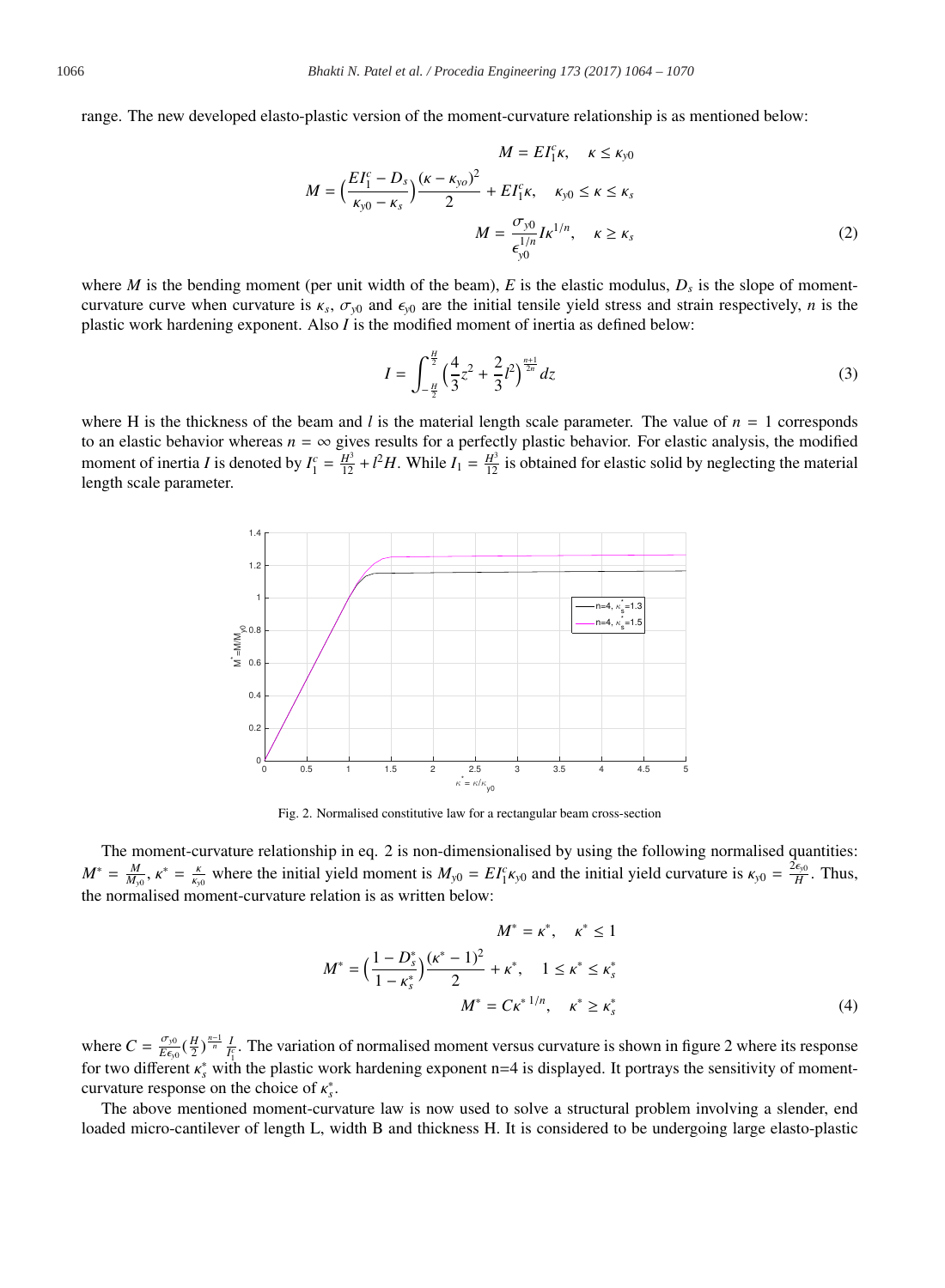deflection caused by a follower load P (per unit width of the beam) acting normal to it as shown in the figure 3. At the free-end i.e.  $s = L$ , the angle  $\phi$  is denoted by  $\psi$ . A quasi-static analysis of the micro-cantilever is carried out. The micro-cantilever deformations are considered to be within the small strain framework with the presence of moderately large curvature. The bending moment  $M(s, t)$  (per unit width of the beam) developed at any section  $s$  on the beam can



Fig. 3. Micro-cantilever subjected to a normal follower load acting at the free-end

be written in terms of the external force P with the aid of the moment equilibrium equation as follows:

$$
M(s,t) = P\sin\psi(z_{max} - z(s,t)) + P\cos\psi(x_{max} - x(s,t))
$$
\n<sup>(5)</sup>

where *x<sub>max</sub>* and *z<sub>max</sub>* are the horizontal and vertical co-ordinates of the free-end of the beam respectively.

A general rate independent constitutive law which governs the moment-curvature relation is given by:

$$
D = \frac{dM}{d\kappa} \tag{6}
$$

where  $D$  is the flexural rigidity of the beam. From eqs. 2 and 6, for the linear elastic case i.e. when the curvature  $\kappa \le \kappa_{y0}$ , it can be obtained that D is a constant and is equal to  $EI_1^c$ . Whereas when curvature is in the range  $\kappa_{y0} < \kappa \le \kappa_s$ , D is assumed to linearly vary with curvature. Also for the part of the moment-curvature curve beyond  $\kappa_s$ , the variation of D is obtained from eqs. 2 and 6. Now combining eqs. 1, 5 and 6 and then by comparing the co-efficients of *ds*, the non-linear differential equation governing the slope of the deformed beam is obtained as mentioned below similar to Pandit and Srinivasan [10]:

$$
D\frac{\partial^2 \phi}{\partial s^2} + P\cos(\psi - \phi) = 0, \quad 0 \le s \le L \tag{7}
$$

with the following boundary conditions:

$$
\phi|_{s=0} = 0, \quad \frac{\partial \phi}{\partial s}|_{s=L} = 0 \tag{8}
$$

The differential eq. 7 is normalised by using the following quantities:  $\bar{D} = \frac{D}{E I_1}$ ,  $\bar{s} = \frac{s}{L}$  and and  $\bar{P} = \frac{P L^2}{E I_1}$  and is as written below:

$$
\bar{D}\frac{\partial^2 \phi}{\partial \bar{s}^2} + \bar{P}\cos(\psi - \phi) = 0\tag{9}
$$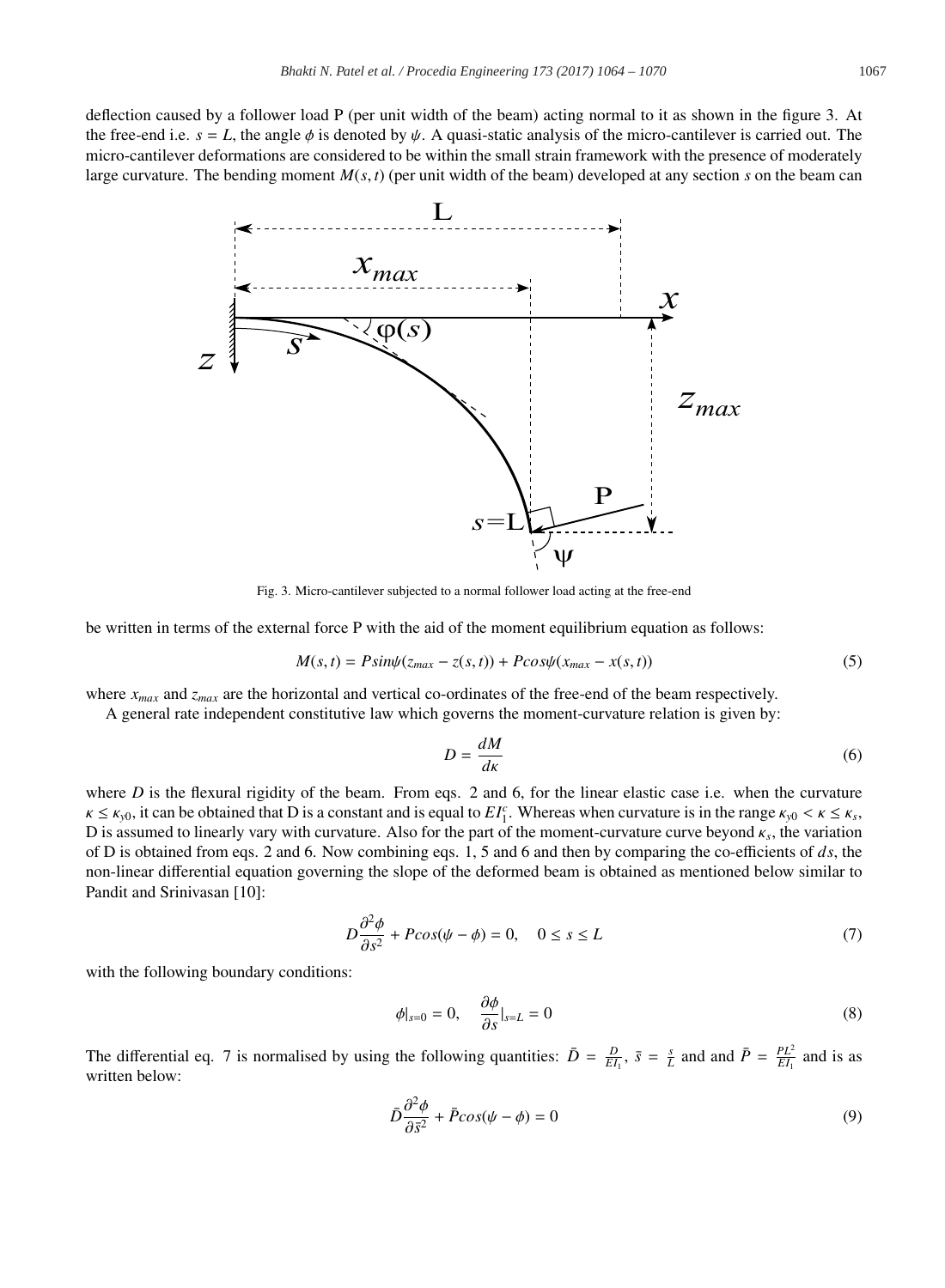subject to the following normalised boundary conditions:

$$
\phi|_{\bar{s}=0} = 0, \quad \frac{\partial \phi}{\partial \bar{s}}|_{\bar{s}_{max}} = 0 \tag{10}
$$

The deformed profile of the beam i.e. *x* and *z* co-ordinates are obtained after we numerically solve the differential eq. 9 for the angle  $\phi$  and by using the following relations :

$$
\bar{x} = \frac{x}{L} = \int_0^{\bar{s}} \cos\phi \, d\bar{s}, \quad \bar{z} = \frac{z}{L} = \int_0^{\bar{s}} \sin\phi \, d\bar{s}
$$
\n(11)

## 3. Solution Methodology

The deflection governing eq. 9 is a second order differential equation involving material and geometric nonlinearity. It is a boundary value problem in its present form. However, using the following variable transformation relation:

$$
\alpha = \psi - \phi \tag{12}
$$

it is transformed to an initial value problem as given below:

$$
\bar{D}\frac{\partial^2 \alpha}{\partial \bar{s}^2} - \bar{P}\cos\alpha = 0\tag{13}
$$

with the following initial conditions:

$$
\alpha|_{\bar{s}_{max}} = 0, \quad \frac{\partial \alpha}{\partial \bar{s}}|_{\bar{s}_{max}} = 0 \tag{14}
$$

The load is applied to the micro-cantilever in steps to reach its final value i.e. a load controlled problem is considered. Also, the length of the beam is equally discretised into *n* − 1 elements of size *h*, where *n* is the total number of nodes. The differential eq. 13 is then numerically solved for  $\alpha$ 's at all nodes and for all the load steps using the Runge-Kutta 4*th* (RK4) order method till the final load is achieved. A semi-incremental procedure is adopted wherein the differential eq. 13 is solved at the current load step using the variation of D from the previous load step. Ideally D should be also corresponding to the current load step. However that would require finding the rate of change of D with respect to the load. This would increase the computational burden considerably. Also it is noted from figure 2 that D is a decreasing function of curvature. This character of D is utilized in ignoring the rate of change of D term in the governing equation at the current load step.

After obtaining the  $\alpha$ 's at all the nodes, the corresponding  $\phi$ 's are determined using the variable transformation eq. 12 which is followed by determining the curvature  $\kappa$  for the current load step. The normalised quantities obtained by solving the structural differential equation are related to the materially normalised quantities in constitutive law as follows:  $\zeta = \kappa_{y0}L$ ,  $\bar{\kappa} = \kappa^* \zeta$ ,  $\bar{D} = (I_1^C/I_1)D^*$ ,  $\bar{M} = M^*(I_1^C/I_1)\zeta$ . Subsequently, the flexural rigidity *D* is updated at the current load step as described in the algorithm 1 by using the eq. 4.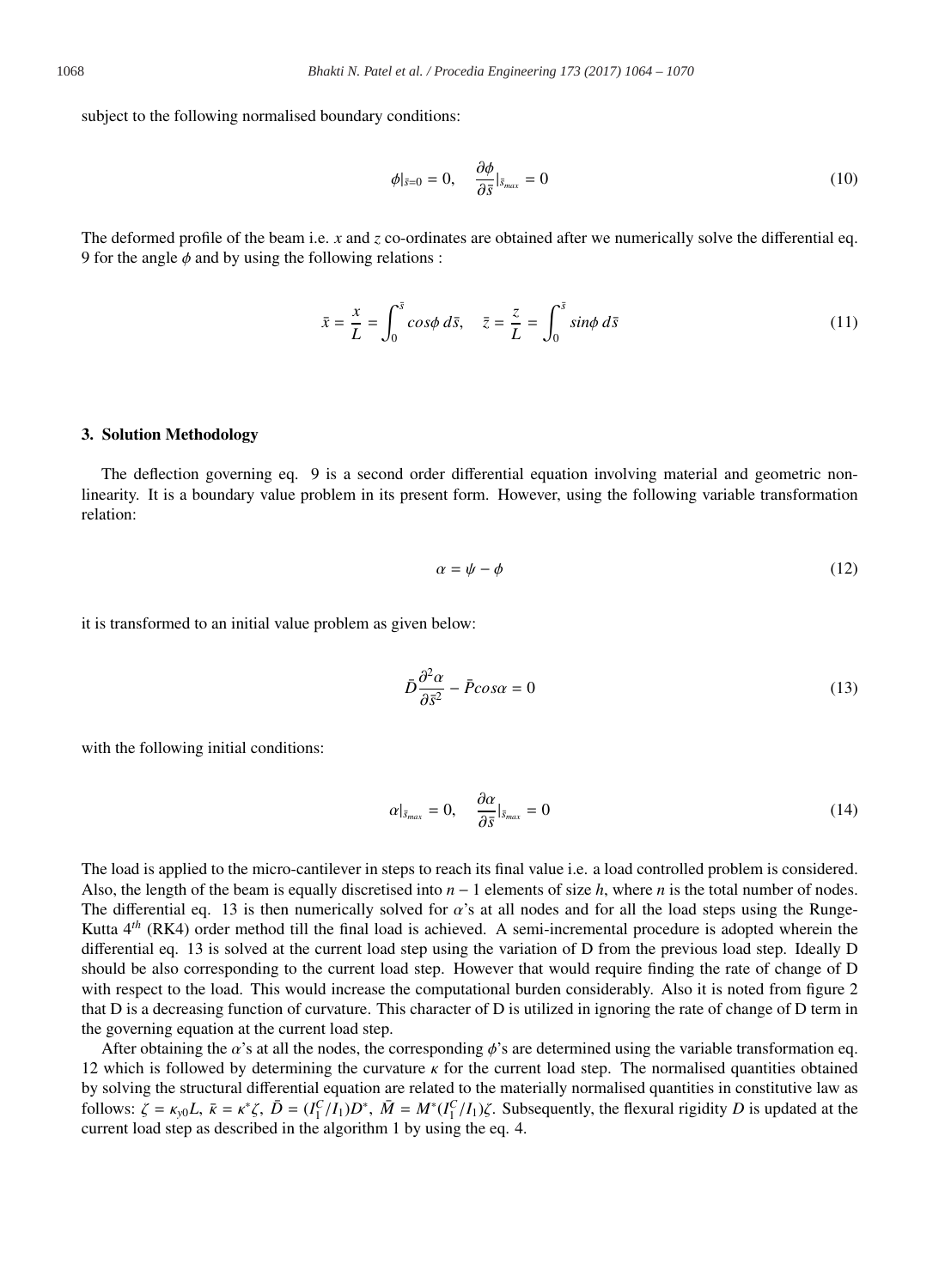- 1: procedure (Quantities κ, *D*, *and M* implies "\*")
- 2: Index 'i' describes the node number from the free end
- 3: Input: κ*<sup>i</sup>* (at current load step)
- 4: Output: *Mi* (at current load step), *Di* (at current load step)
- $5:$  For  $i=1$  to n
- 6: If  $\kappa_i \leq 1$ <br>7:  $M_i = \kappa_i$
- $M_i = \kappa_i, D_i = 1$
- 8: elseif  $\kappa_i > 1$  *and*  $\kappa_i \leq \kappa_s$

9: 
$$
M_i = \frac{1 - D_s}{1 - \kappa_s} \left( \frac{(\kappa_i - 1)^2}{2} \right) + \kappa_i, D_i = \frac{1 - D_s}{1 - \kappa_s} (\kappa_i - 1) + 1
$$

- 10: elseif  $\kappa_i > \kappa_s$
- 11:  $M_i = C(\kappa_i^{1/n} \kappa_s^{1/n}) + M_{\kappa_s}, D_i = \frac{C}{n} \kappa_i^{(1-n)/n}$
- $12:$  End if
- 13: End For

```
14: end procedure
```
#### Algorithm 1: Evolution of D and M using the constitutive law

 $M_{\kappa_s}$  is the moment when curvature is  $\kappa_s$  and can be obtained from eq. 4. Eventually after obtaining the  $\phi(\bar{s})$  for the final load step, the normalised  $\bar{x}$  and  $\bar{z}$  co-ordinates of any point along the deformed neutral axis of the beam are evaluated from eq. 11 using the Simpson's 1/3*rd* method.



Fig. 4. Normalised load versus free-end displacement for different beams obtained for different theories

#### 4. Results and Discussions

The prediction of the developed model for the deformation behavior of a micro-cantilever is presented in this section. The force-deflection response of two cantilevers with different thicknesses but a constant length to thickness ratio (=240) is studied. The elastic modulus E of the material is 207GPa, uniaxial stress-strain relation is  $\sigma$  = 610 $\epsilon^{0.56}$ MPa and the material length scale parameter is  $l=6\mu$ m as in Wang et al [8]. Also,  $\kappa_s$  is considered to be 1.3.

Two micro-cantilevers beam 1 and beam 2 of thickness  $30\mu$ m and  $12.5\mu$ m respectively are considered for analysis. The normalised load versus free-end vertical displacement plots obtained from the developed model are presented in figure 4. Its variation considering classical (*l*=0) and non-classical, elastic (n=1) and elasto-plastic (n=4) models are plotted. It is observed that classical results display less stiffness as compared to the non-classical results. Also the nonclassical results obtained for two different beams show that beam  $2 (H=12.5 \mu m)$  is more stiff in comparison to beam  $1 (H=30 \mu m)$ . Also considering the behavior for a particular theory and a beam, occurrence of plastic deformation is seen to make the beam more compliant. The elasto-plastic response curves are seen to diverge out from that of its elastic counterpart. It is of interest to note that this diverging phenomenon occurs at the same normalised displacement for micro-beams with different thicknesses.